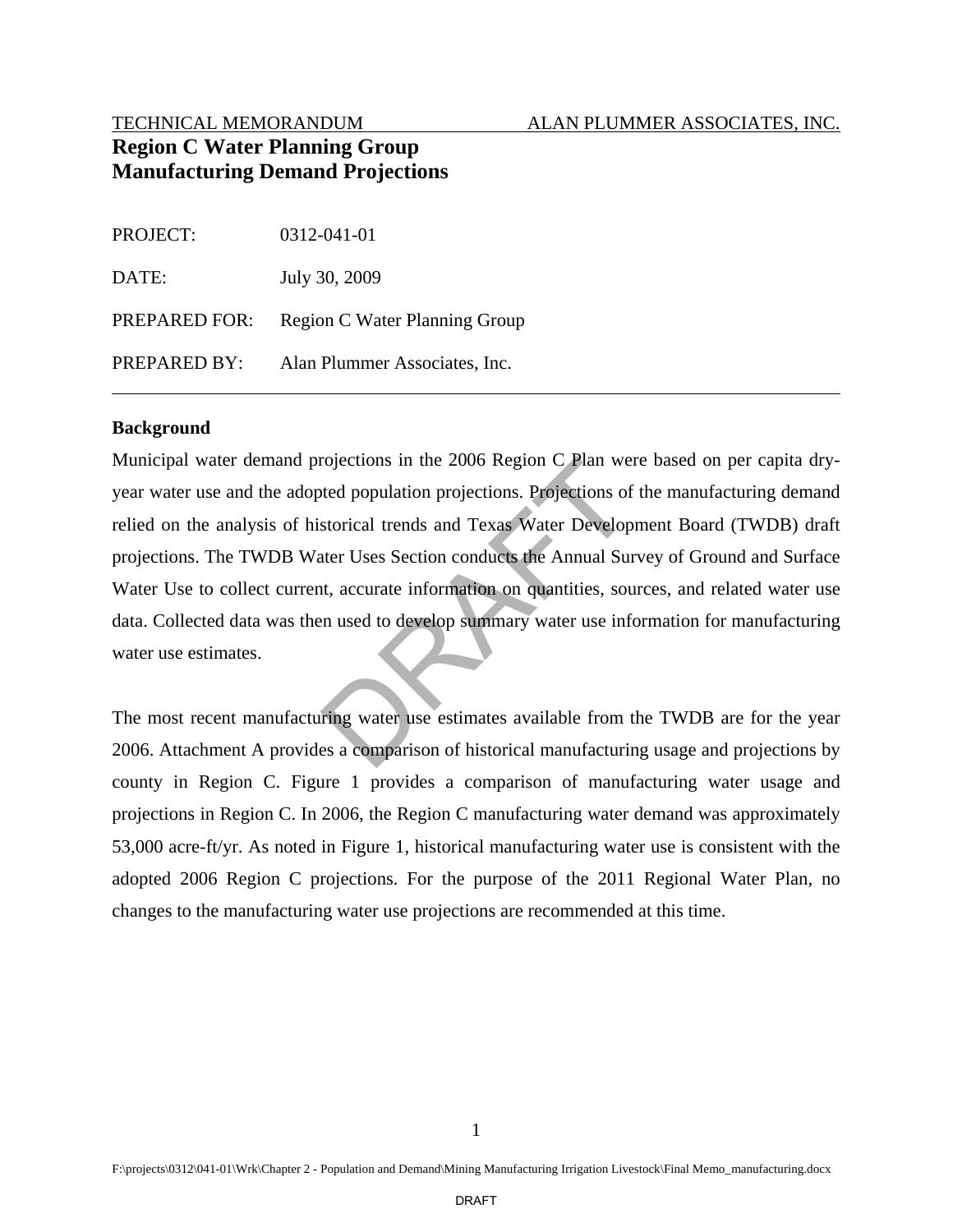

Figure 1. 2006 Region C Manufacturing Demands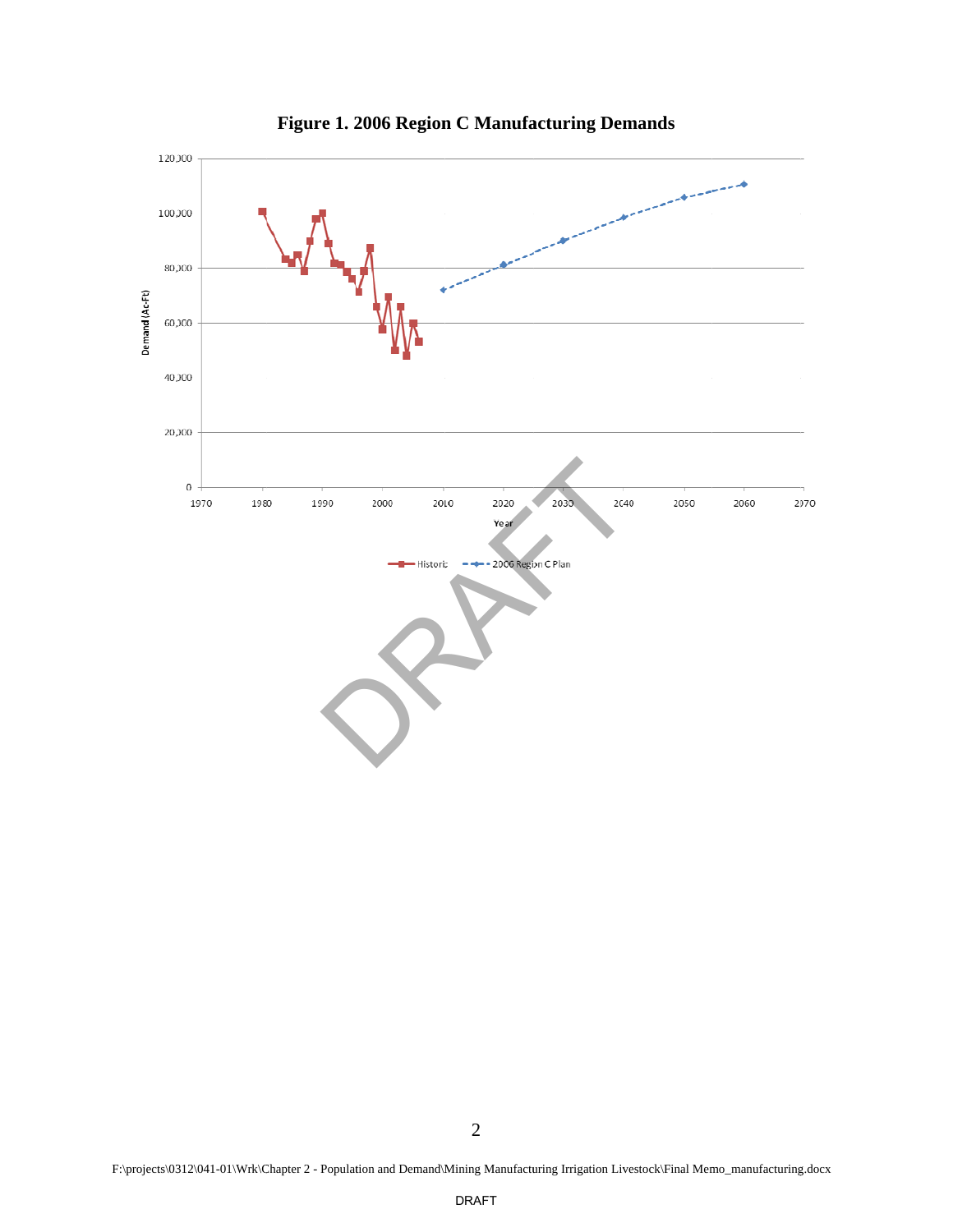|               | Year           |                |                  |                |                |                  |                |  |  |
|---------------|----------------|----------------|------------------|----------------|----------------|------------------|----------------|--|--|
| <b>County</b> | 2000           | 2010           | 2020             | 2030           | 2040           | 2050             | 2060           |  |  |
| Collin        |                |                |                  |                |                |                  |                |  |  |
| County        | 2728           | 3,607          | 4,137            | 4,654          | 5,170          | 5,633            | 6,115          |  |  |
| Cooke         |                |                |                  |                |                |                  |                |  |  |
| County        | 221            | 273            | 306              | 335            | 364            | 389              | 421            |  |  |
| Dallas        |                |                |                  |                |                |                  |                |  |  |
| County        | 28159          | 34,115         | 37,791           | 41,148         | 44,214         | 46,703           | 46,983         |  |  |
| Denton        |                |                |                  |                |                |                  |                |  |  |
| County        | 806            | 1,068          | 1,239            | 1,408          | 1,579          | 1,731            | 1,880          |  |  |
| Ellis         |                |                |                  |                |                |                  |                |  |  |
| County        | 3049           | 3,466          | 3,670            | 3,841          | 3,987          | 4,089            | 3,912          |  |  |
| Fannin        |                |                |                  |                |                |                  |                |  |  |
| County        | 58             | 73             | 82               | 90             | 98             | 105              | 114            |  |  |
| Freestone     |                |                |                  |                |                |                  |                |  |  |
| County        | $\overline{0}$ | $\overline{0}$ | $\boldsymbol{0}$ | $\mathbf{0}$   | $\overline{0}$ | $\boldsymbol{0}$ | $\overline{0}$ |  |  |
| Grayson       |                |                |                  |                |                |                  |                |  |  |
| County        | 6235           | 7,010          | 7,781            | 8,453          | 9,088          | 9,621            | 10,444         |  |  |
| Henderson     |                |                |                  |                |                |                  |                |  |  |
| County        | 293            | 110            | 118              | 133            | 151            | 172              | 195            |  |  |
| <b>Jack</b>   |                |                |                  |                |                |                  |                |  |  |
| County        | $\overline{0}$ | $\overline{2}$ | $\overline{2}$   | $\overline{2}$ | $\overline{2}$ | $\overline{2}$   | $\overline{2}$ |  |  |
| Kaufman       |                |                |                  |                |                |                  |                |  |  |
| County        | 711            | 760            | 813              | 869            | 928            | 993              | 1,061          |  |  |
| Navarro       |                |                |                  |                |                |                  |                |  |  |
| County        | 949            | 1,172          | 1,328            | 1,468          | 1,607          | 1,730            | 1,872          |  |  |
| Parker        |                |                |                  |                |                |                  |                |  |  |
| County        | 607            | 779            | 879              | 974            | 1,068          | 1,150            | 1,248          |  |  |
| Rockwall      |                |                |                  |                |                |                  |                |  |  |
| County        | 15             | 20             | 23               | 26             | 29             | 32               | 35             |  |  |
| Tarrant       |                |                |                  |                |                |                  |                |  |  |
| County        | 13403          | 17,258         | 20,444           | 23,630         | 26,924         | 29,919           | 32,457         |  |  |
| Wise          |                |                |                  |                |                |                  |                |  |  |
| County        | 550            | 2,313          | 2,660            | 2,979          | 3,277          | 3,539            | 3,858          |  |  |
| Region C      |                |                |                  |                |                |                  |                |  |  |
| Total         | 57,784         | 72,026         | 81,273           | 90,010         | 98,486         | 105,808          | 110,597        |  |  |

**Table 1. 2006 Region C Manufacturing Water Consumption Projections**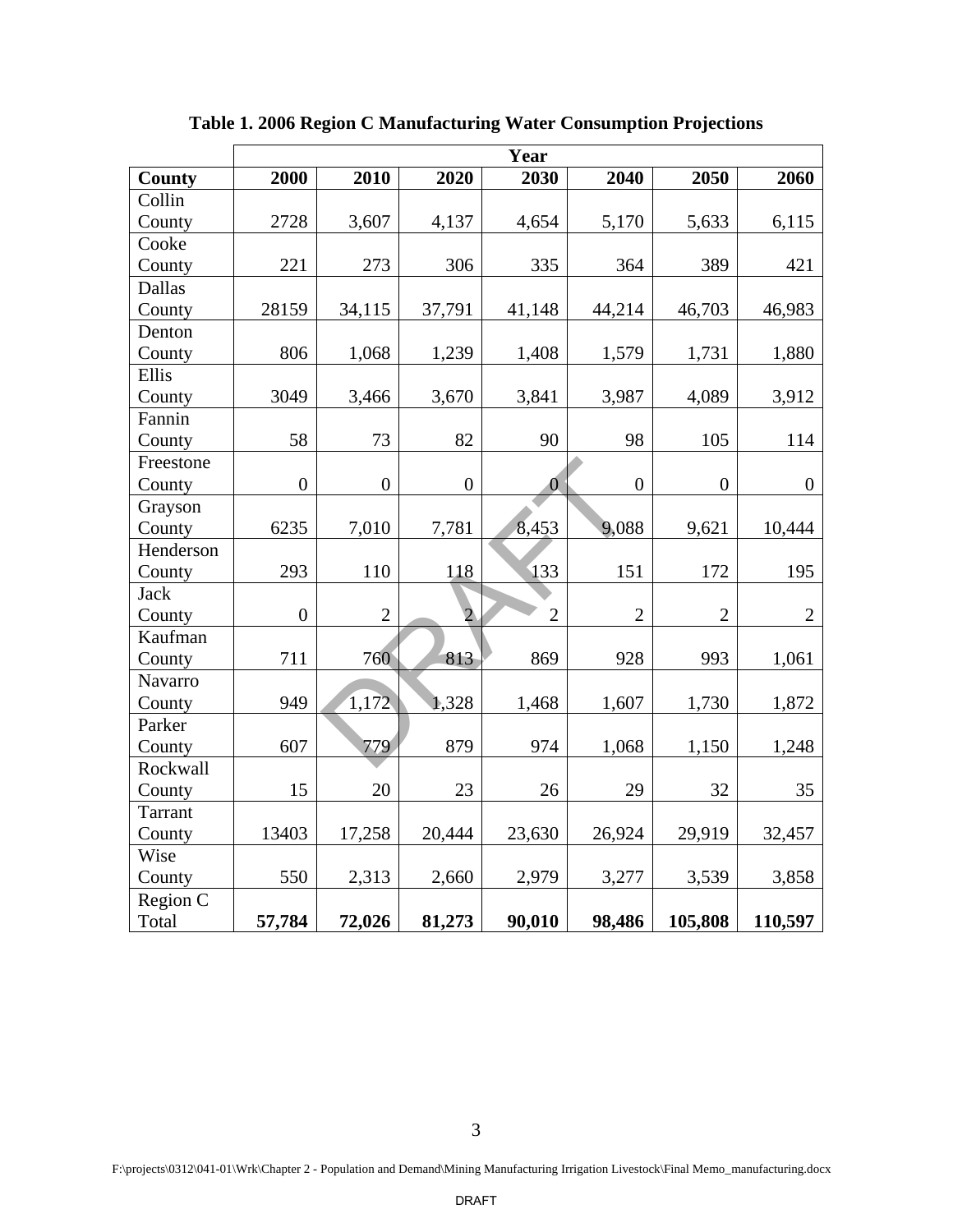**Attachment A Manufacturing Demand by County Including 2006 Projections** 

PRAIL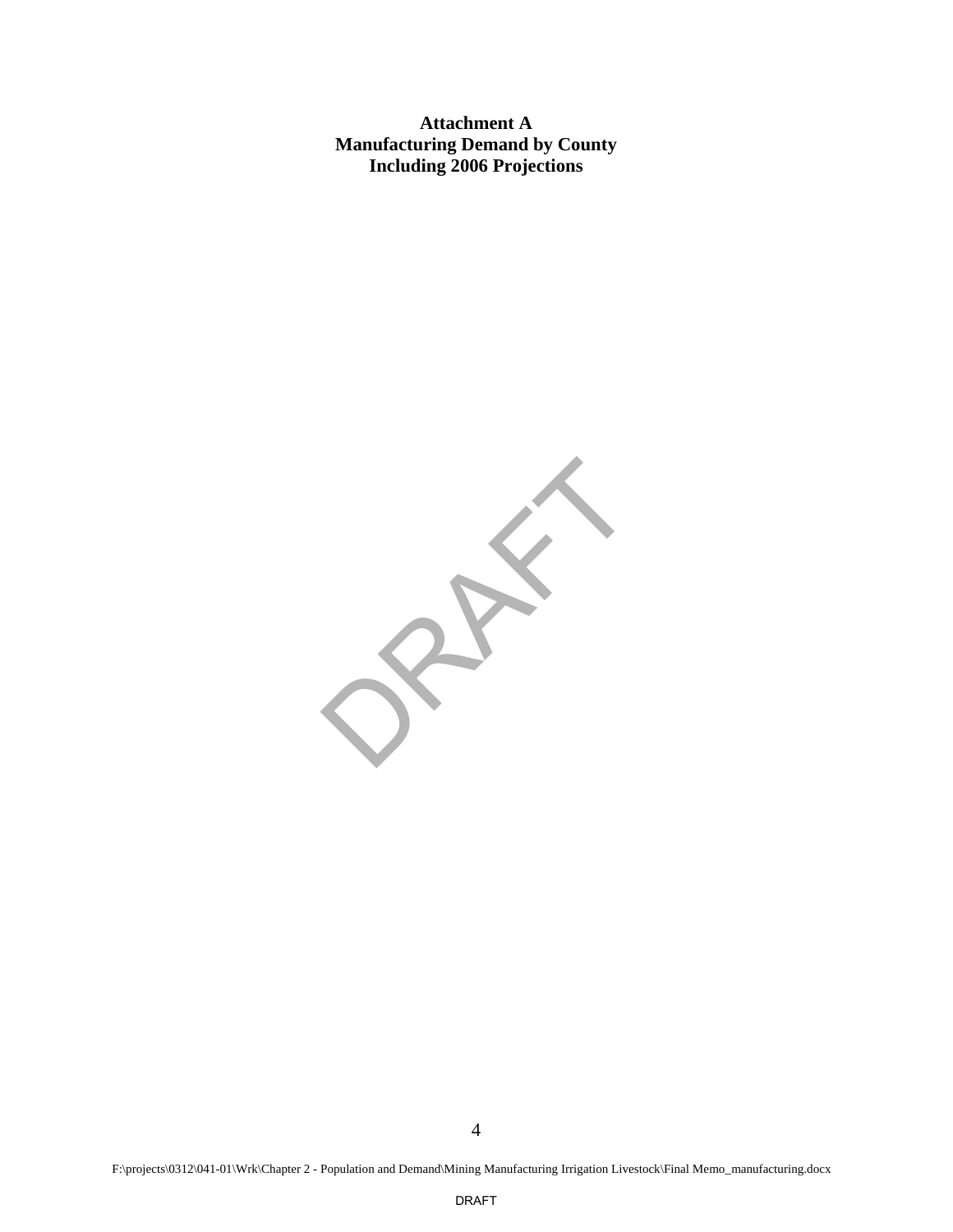

**Figure 1. Collin County Manufacturing Demands** 

F:\projects\0312\041-01\Wrk\Chapter 2 - Population and Demand\Mining Manufacturing Irrigation Livestock\Final Memo\_manufacturing.docx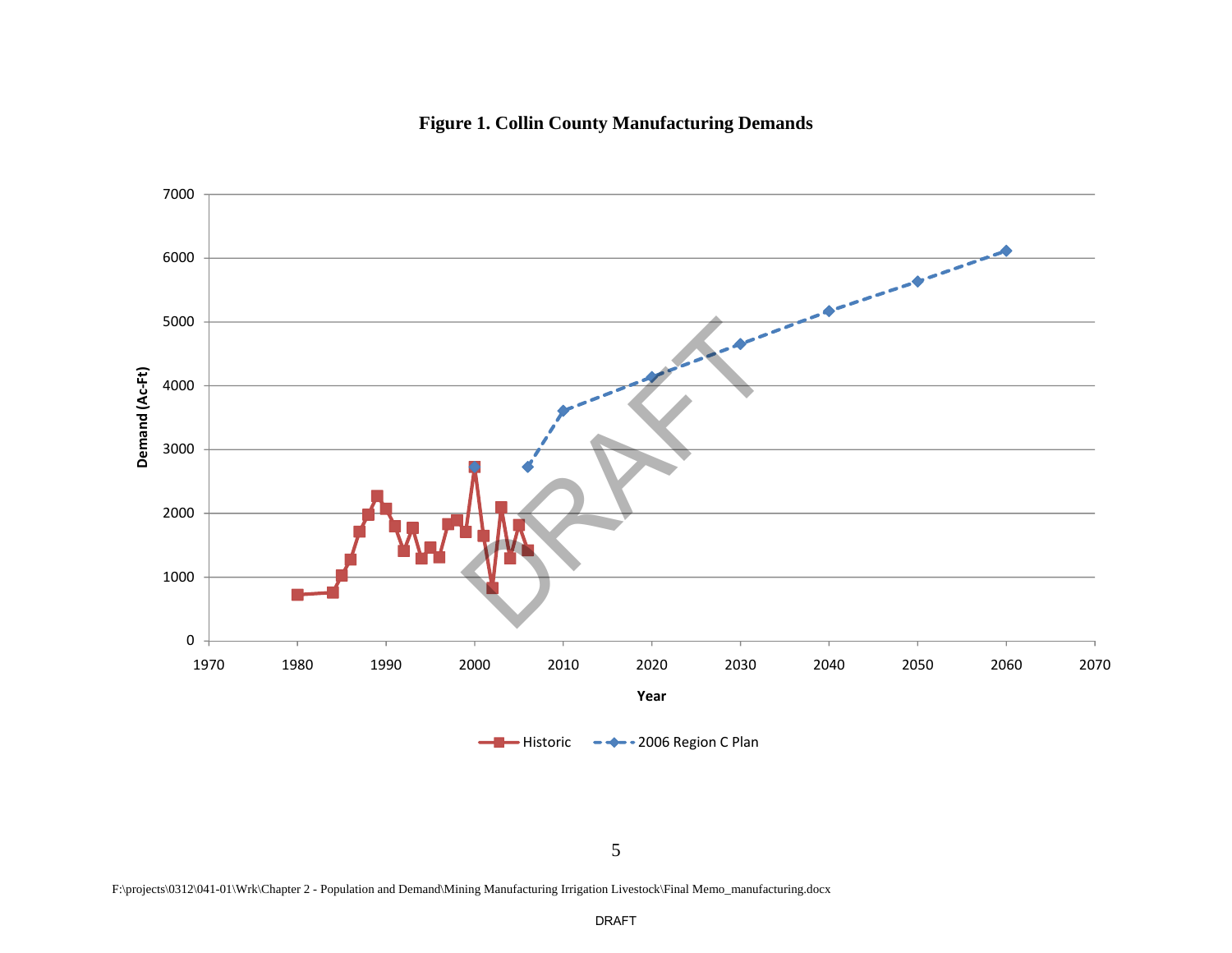



F:\projects\0312\041-01\Wrk\Chapter 2 - Population and Demand\Mining Manufacturing Irrigation Livestock\Final Memo\_manufacturing.docx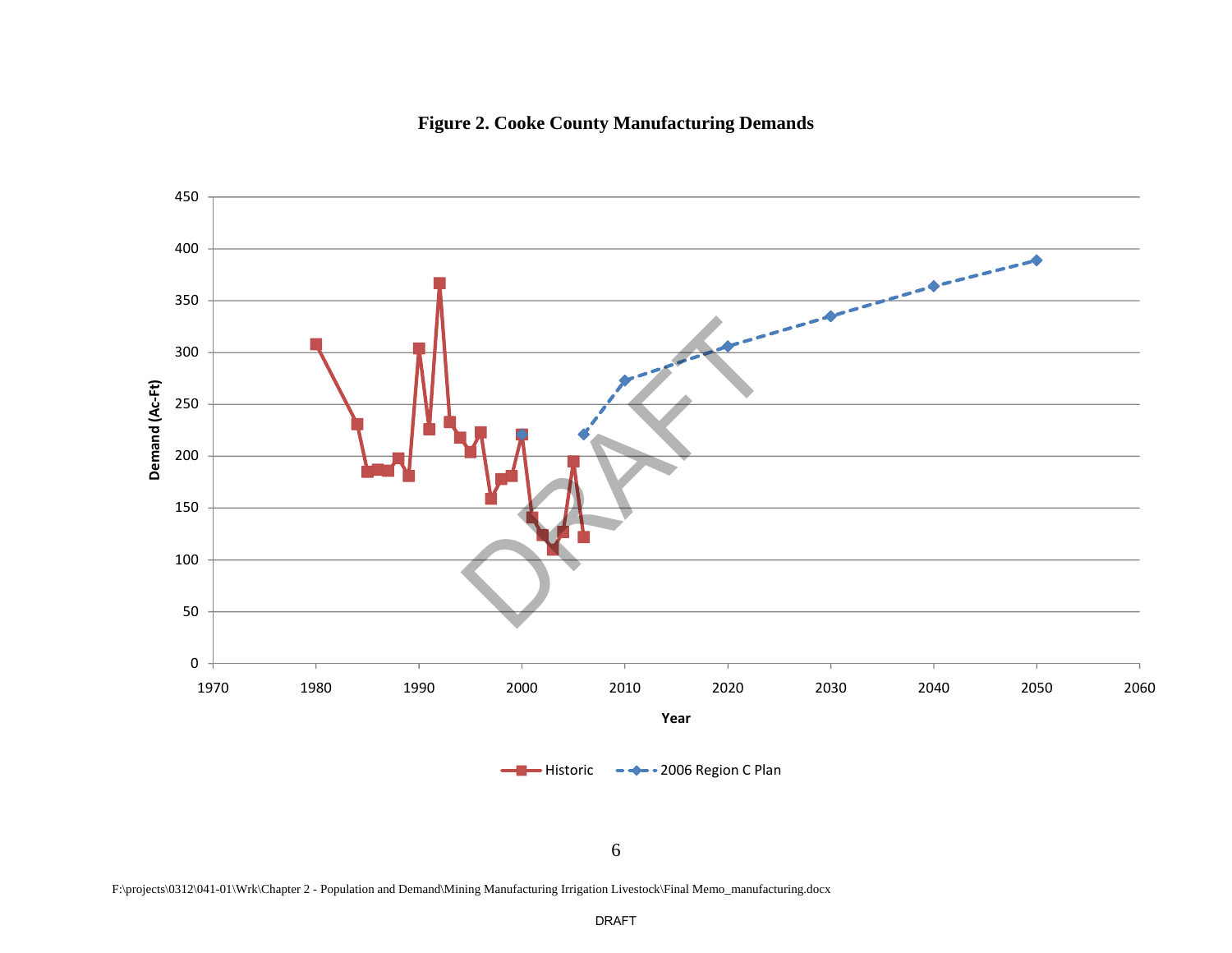

#### **Figure 3. Dallas County Manufacturing Demands**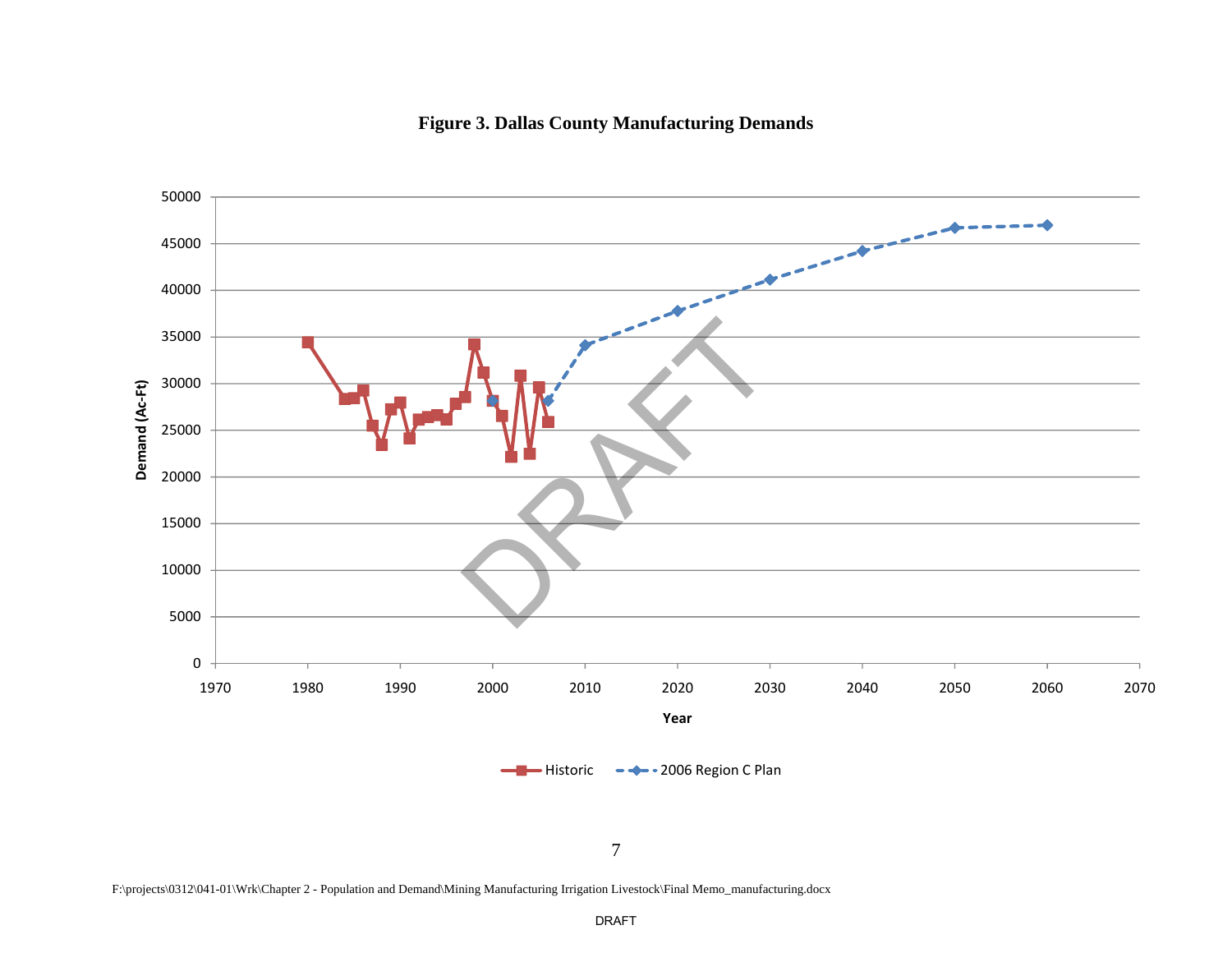**Figure 4. Denton County Manufacturing Demands**



F:\projects\0312\041-01\Wrk\Chapter 2 - Population and Demand\Mining Manufacturing Irrigation Livestock\Final Memo\_manufacturing.docx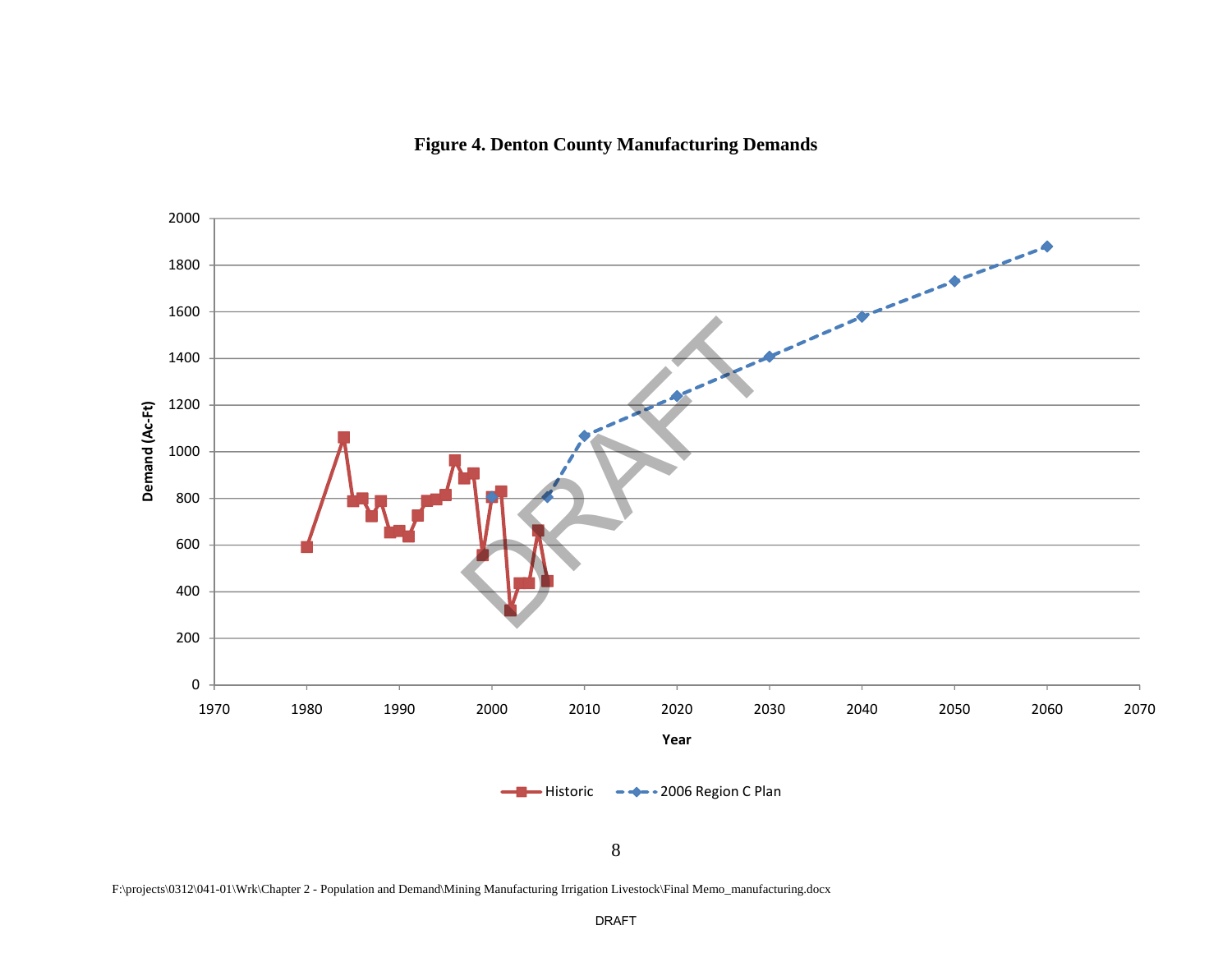# **Figure 5. Ellis County Manufacturing Demands**



9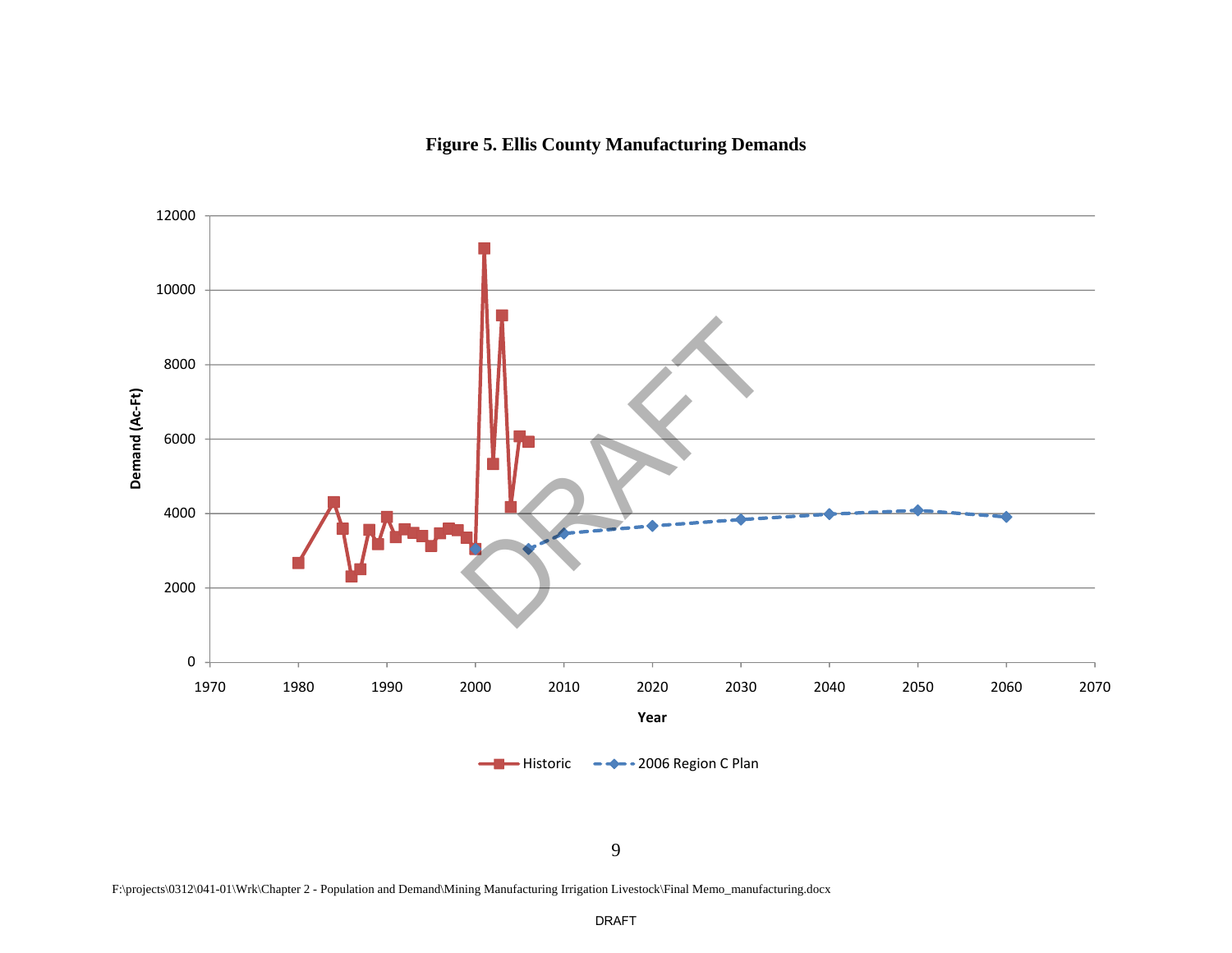# **Figure 6. Fannin County Manufacturing Demands**



F:\projects\0312\041-01\Wrk\Chapter 2 - Population and Demand\Mining Manufacturing Irrigation Livestock\Final Memo\_manufacturing.docx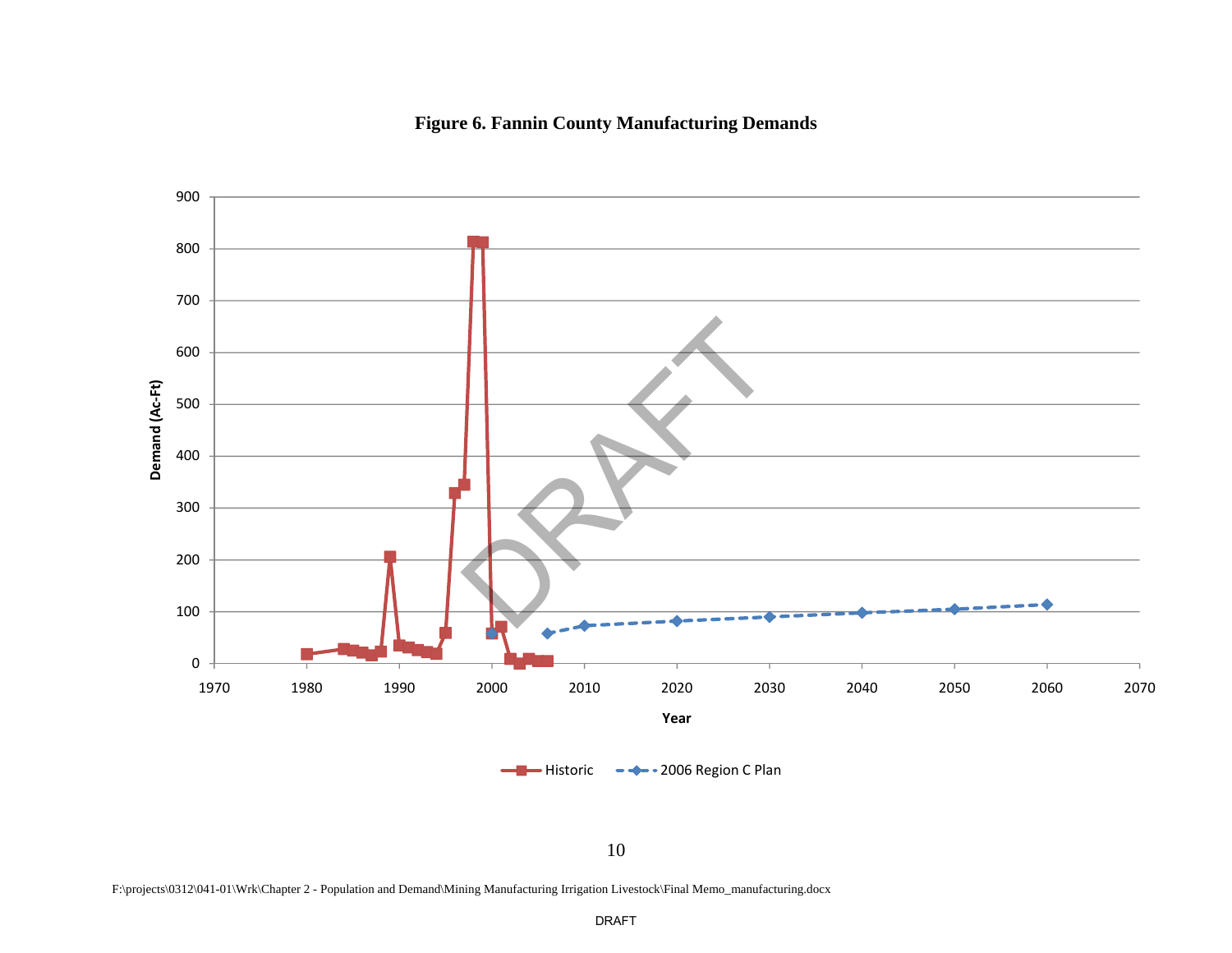# **Figure 7. Freestone County Manufacturing Demands**



F:\projects\0312\041-01\Wrk\Chapter 2 - Population and Demand\Mining Manufacturing Irrigation Livestock\Final Memo\_manufacturing.docx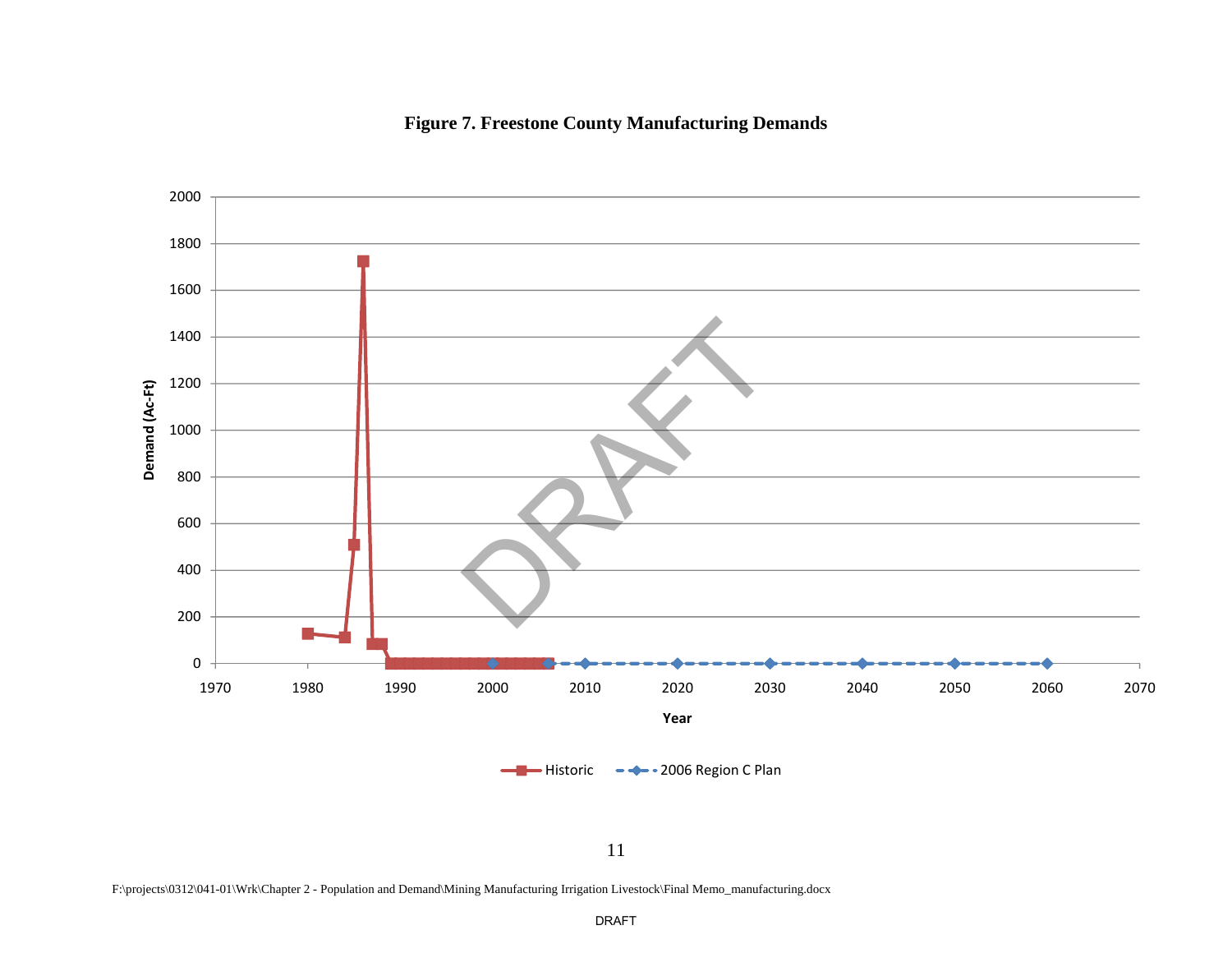**Figure 8. Grayson County Manufacturing Demands** 



12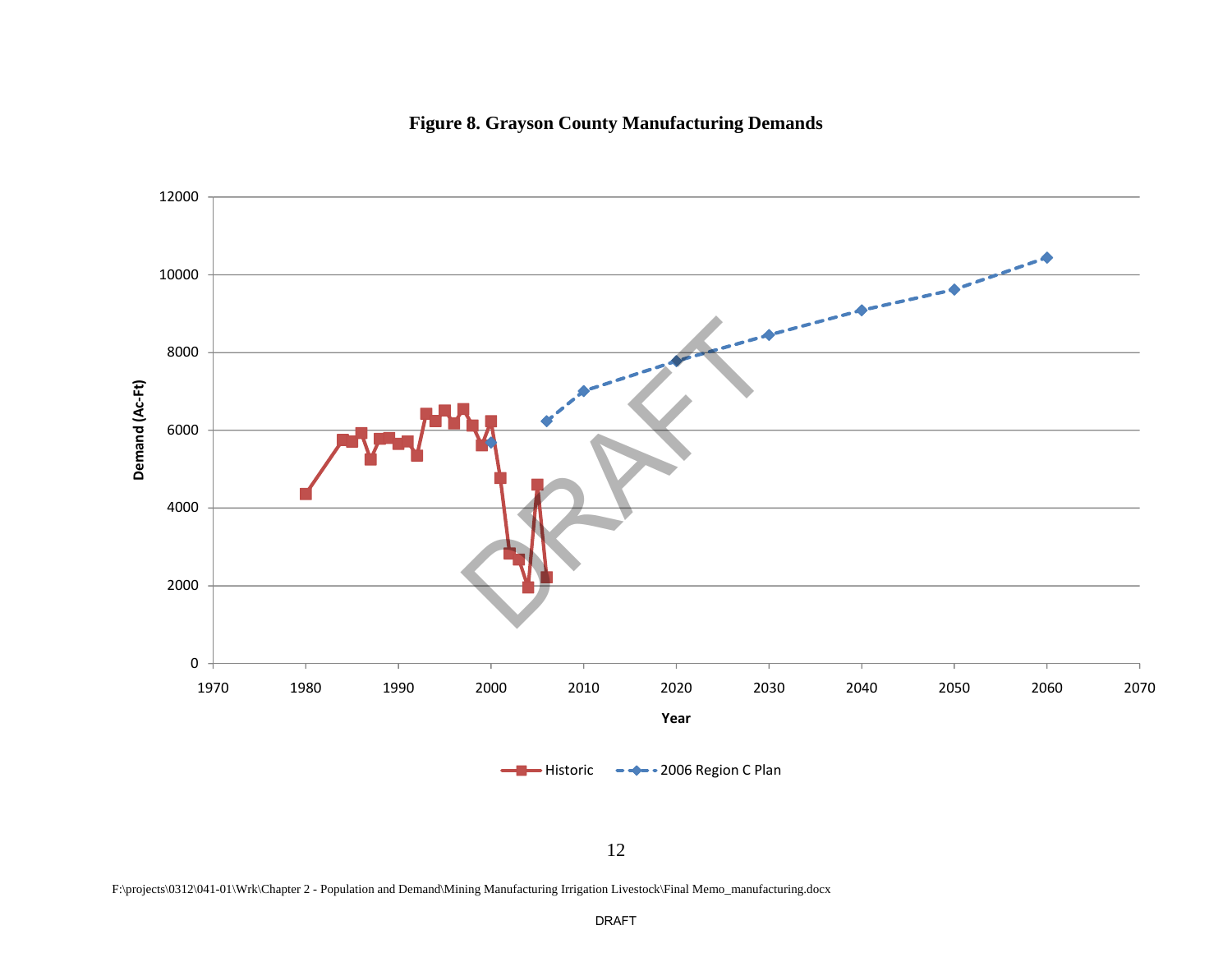



F:\projects\0312\041-01\Wrk\Chapter 2 - Population and Demand\Mining Manufacturing Irrigation Livestock\Final Memo\_manufacturing.docx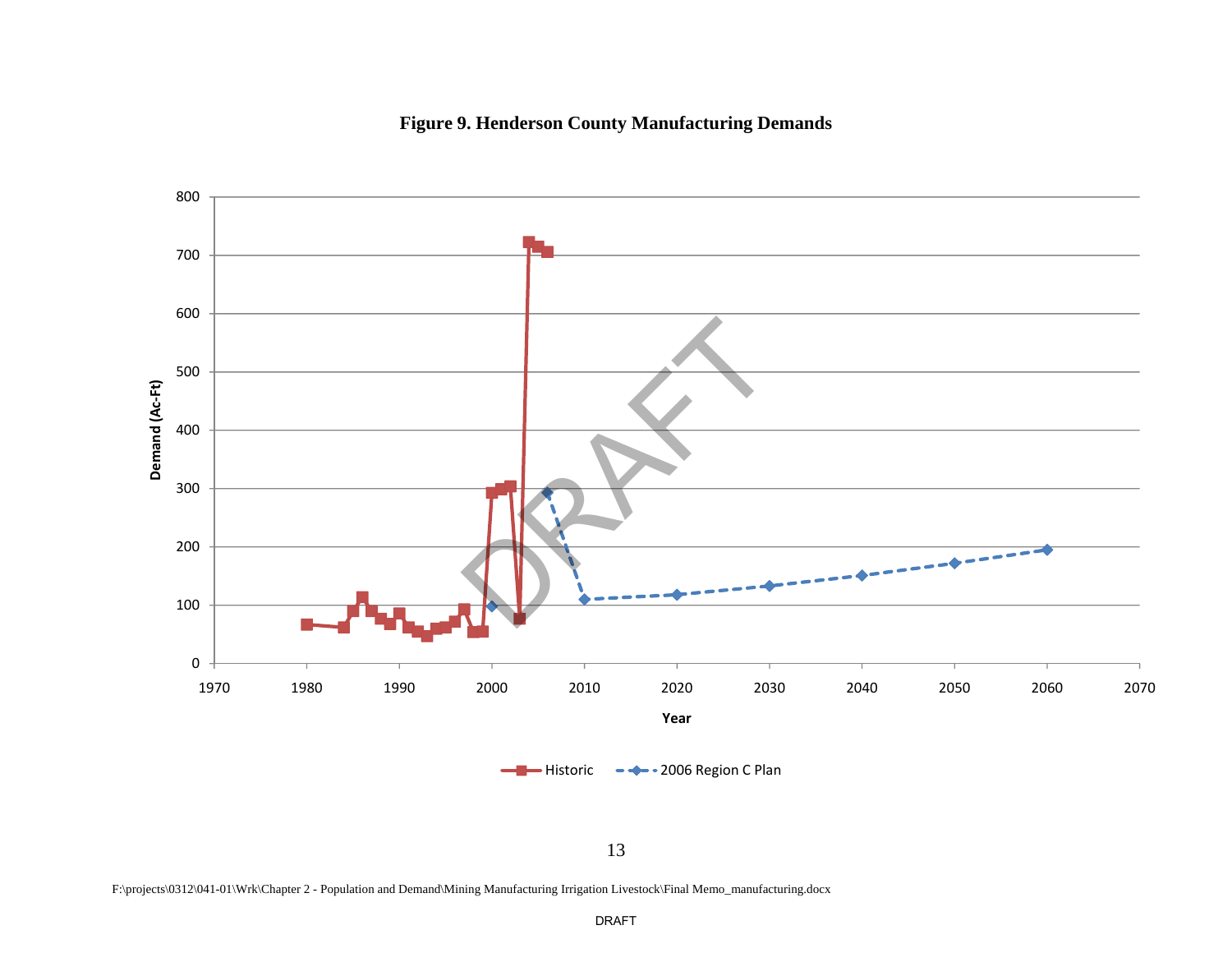# **Figure 10. Jack County Manufacturing Demands**



F:\projects\0312\041-01\Wrk\Chapter 2 - Population and Demand\Mining Manufacturing Irrigation Livestock\Final Memo\_manufacturing.docx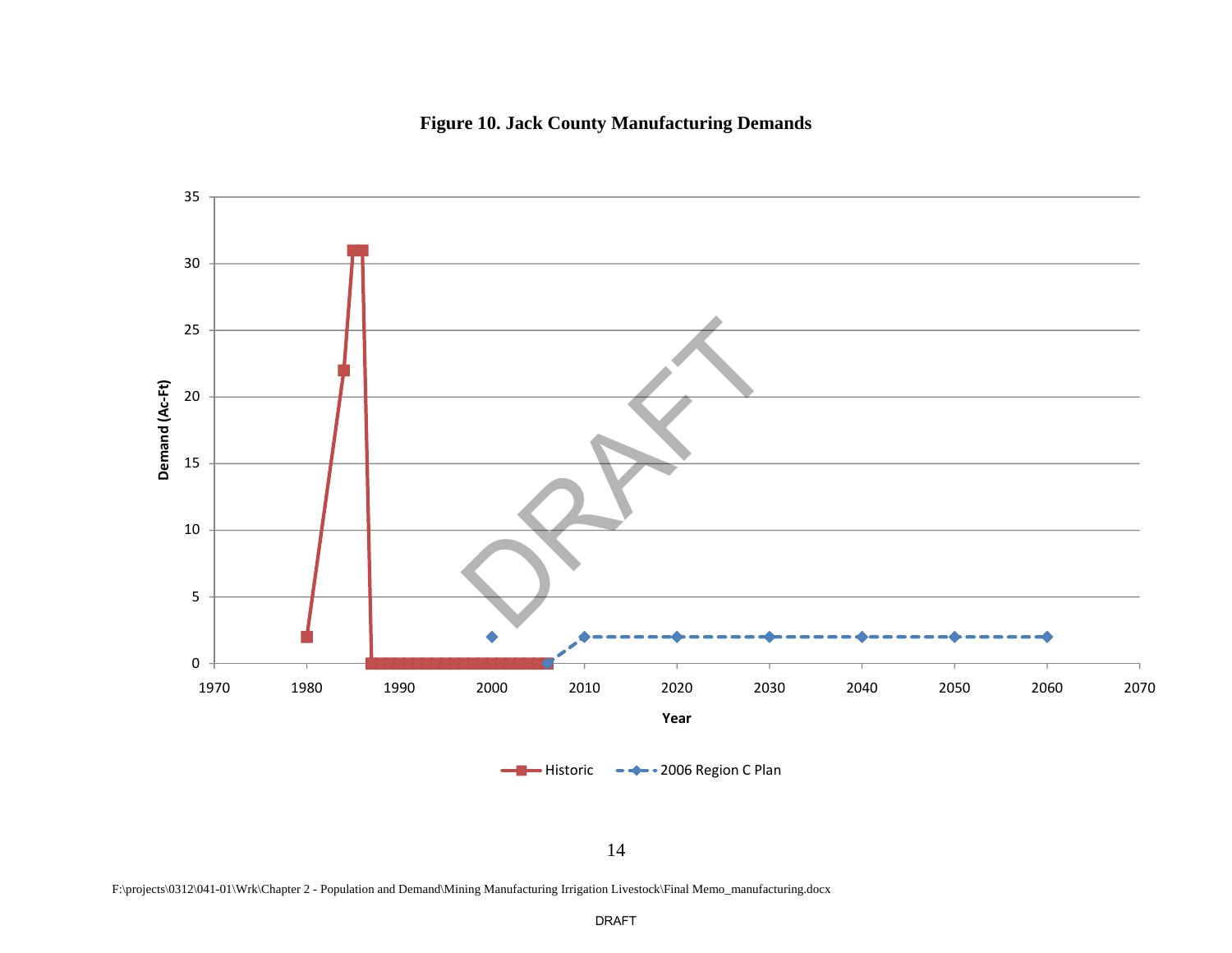



F:\projects\0312\041-01\Wrk\Chapter 2 - Population and Demand\Mining Manufacturing Irrigation Livestock\Final Memo\_manufacturing.docx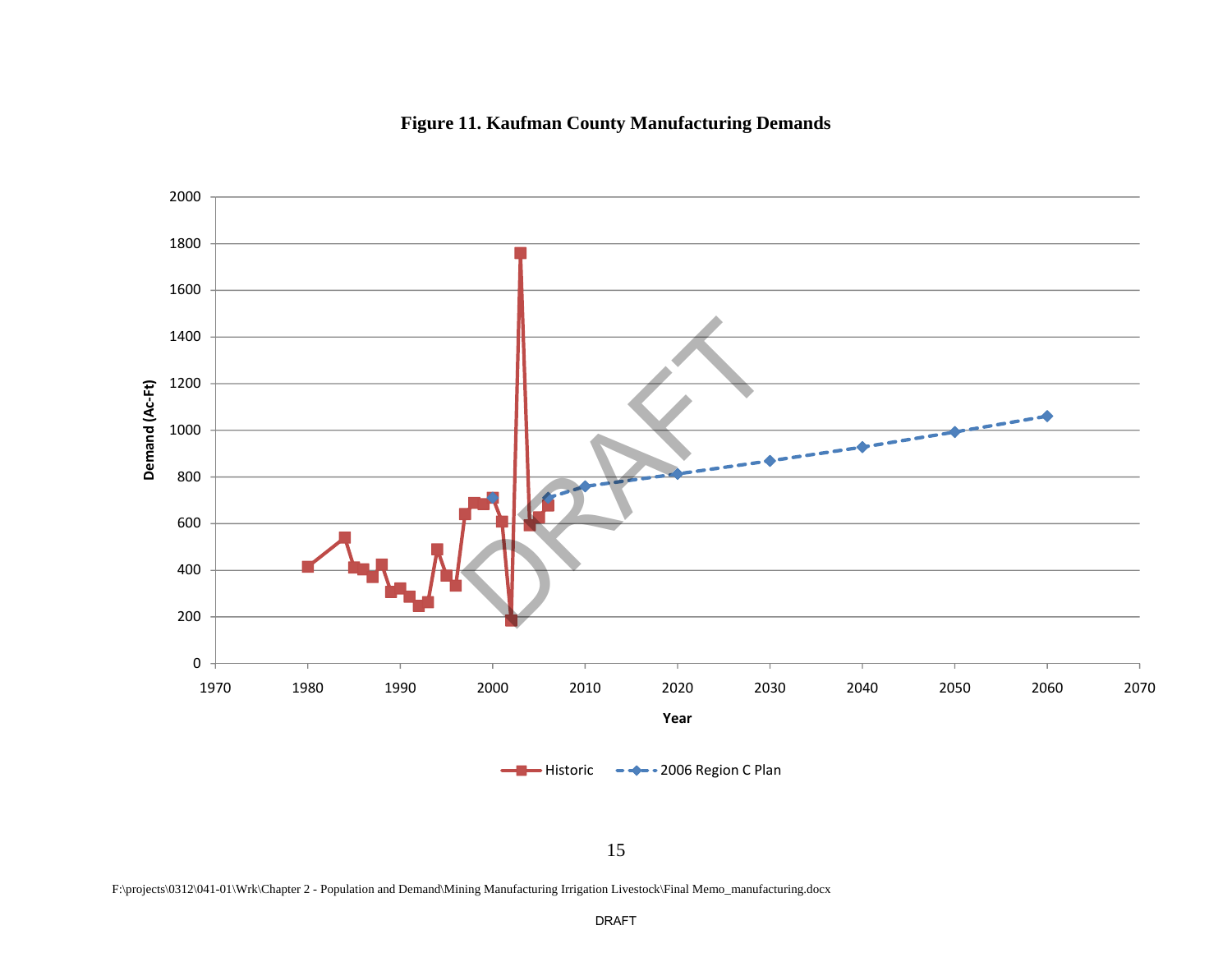



16

F:\projects\0312\041-01\Wrk\Chapter 2 - Population and Demand\Mining Manufacturing Irrigation Livestock\Final Memo\_manufacturing.docx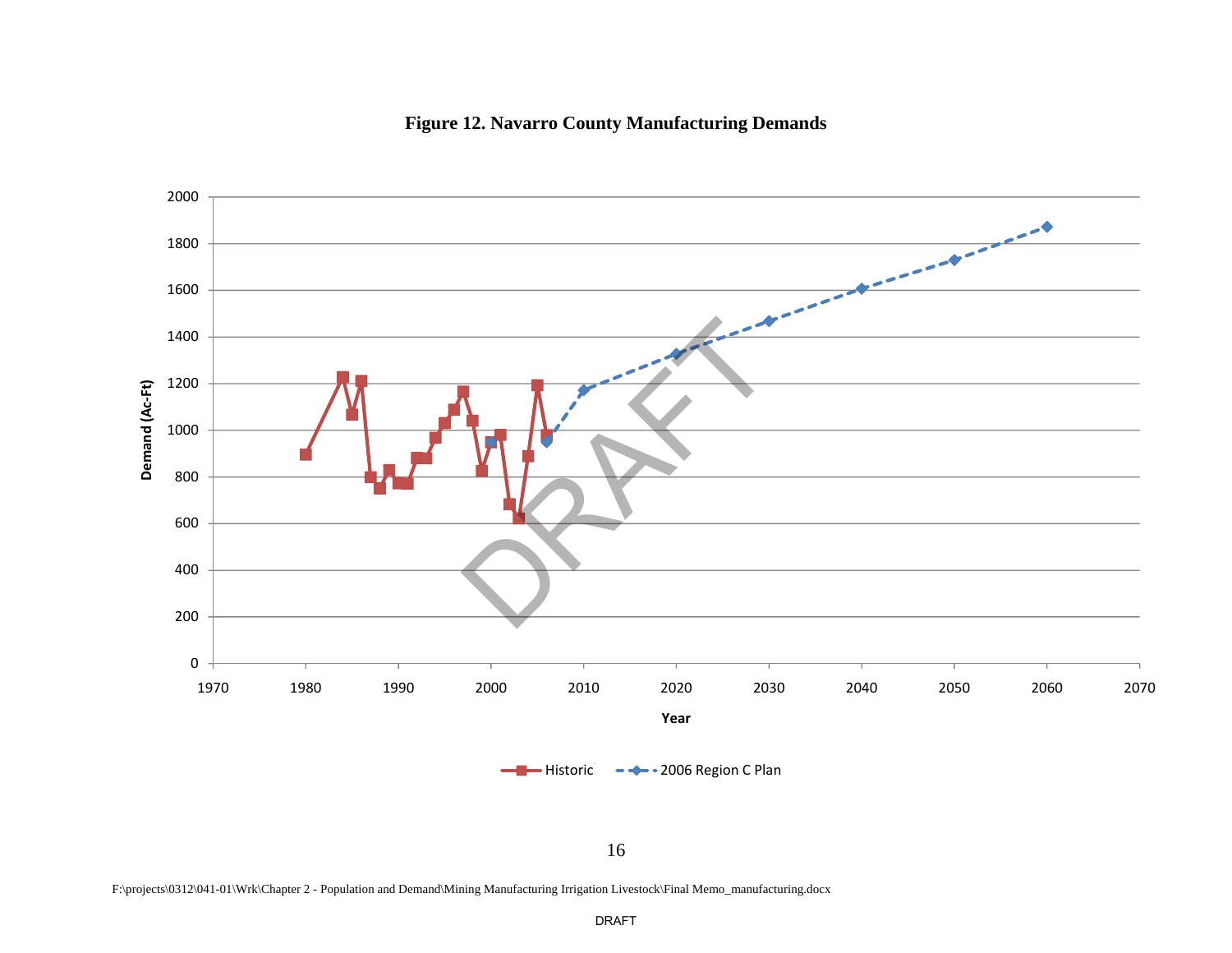



F:\projects\0312\041-01\Wrk\Chapter 2 - Population and Demand\Mining Manufacturing Irrigation Livestock\Final Memo\_manufacturing.docx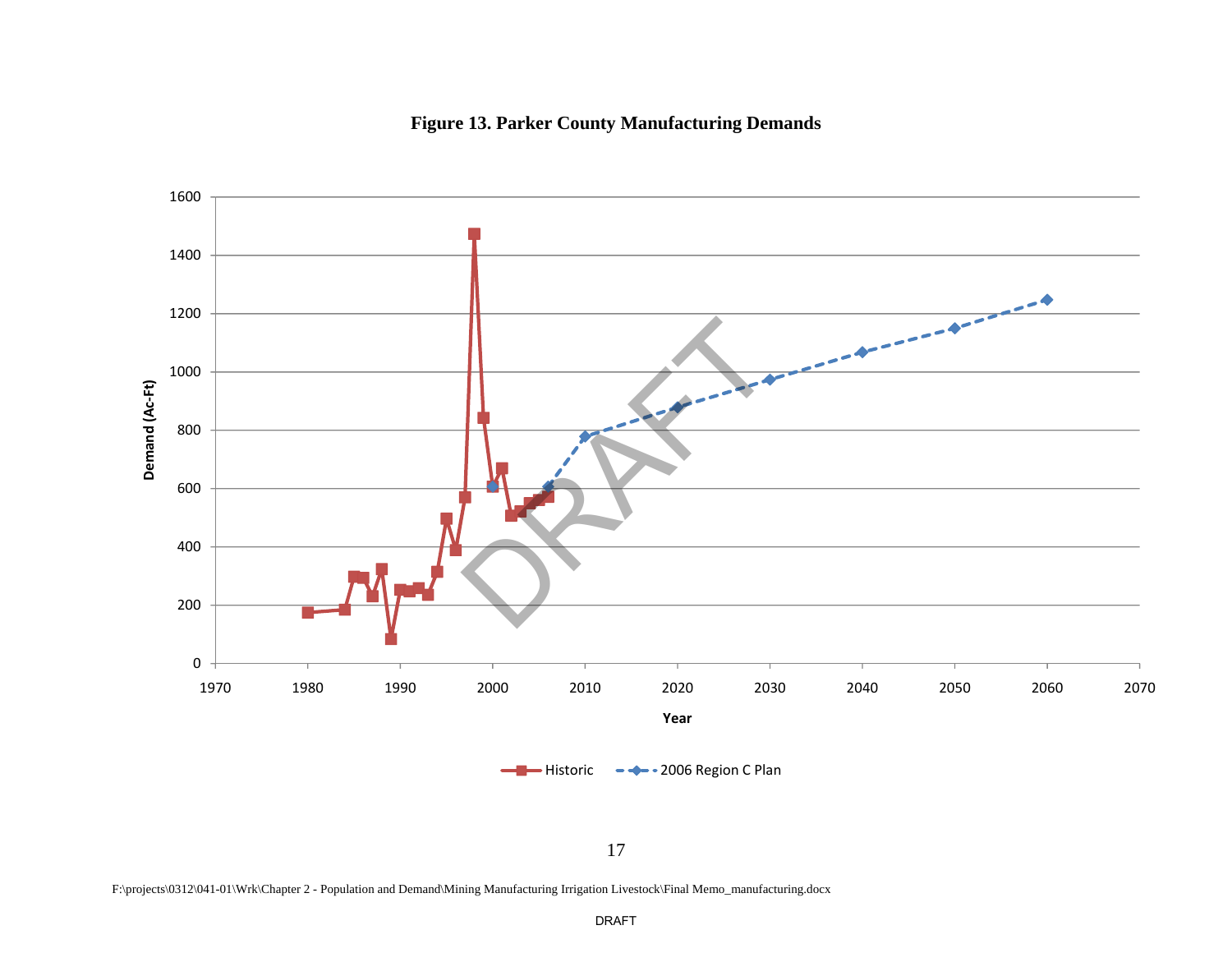



F:\projects\0312\041-01\Wrk\Chapter 2 - Population and Demand\Mining Manufacturing Irrigation Livestock\Final Memo\_manufacturing.docx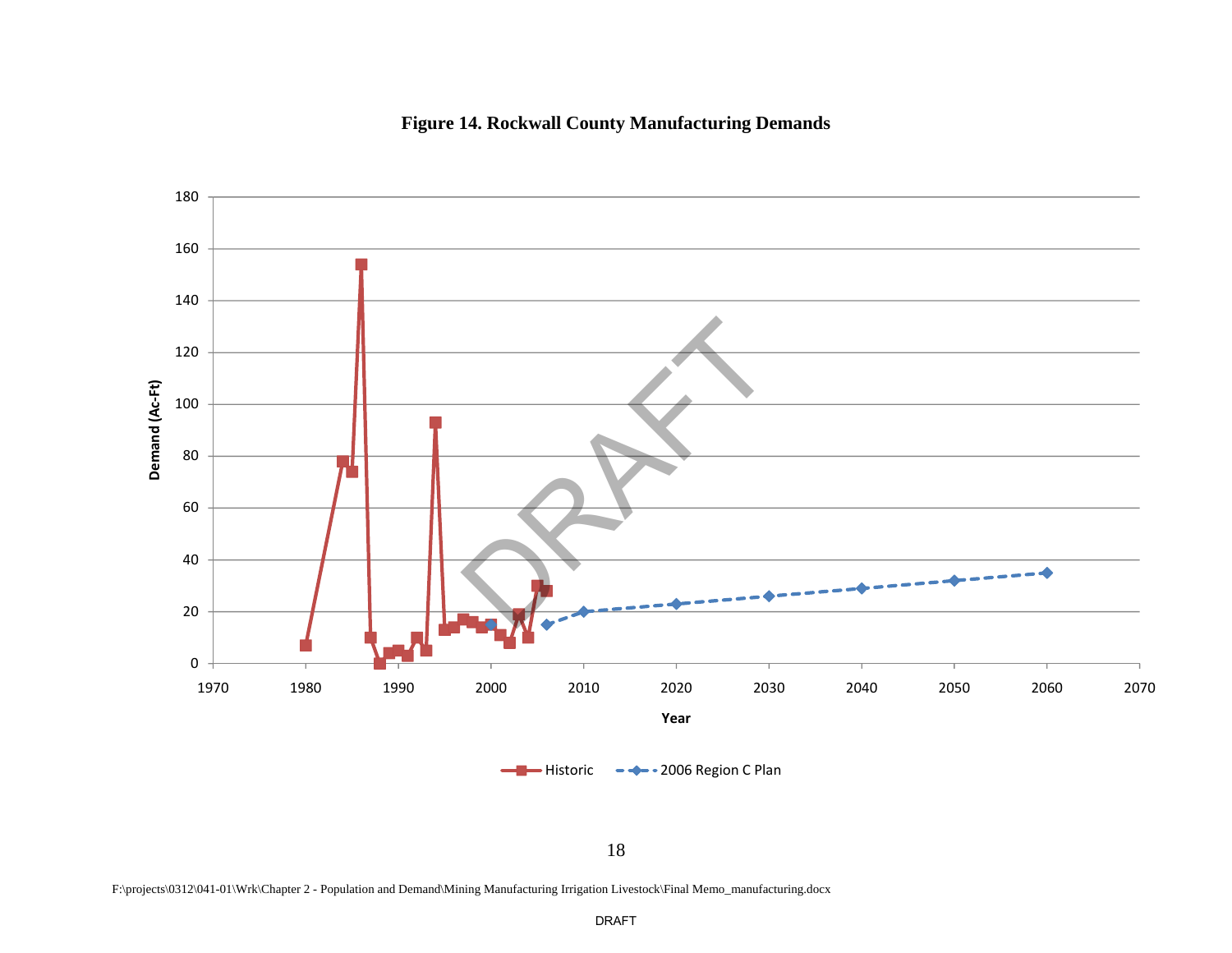#### **Figure 15. Tarrant County Manufacturing Demands**



F:\projects\0312\041-01\Wrk\Chapter 2 - Population and Demand\Mining Manufacturing Irrigation Livestock\Final Memo\_manufacturing.docx